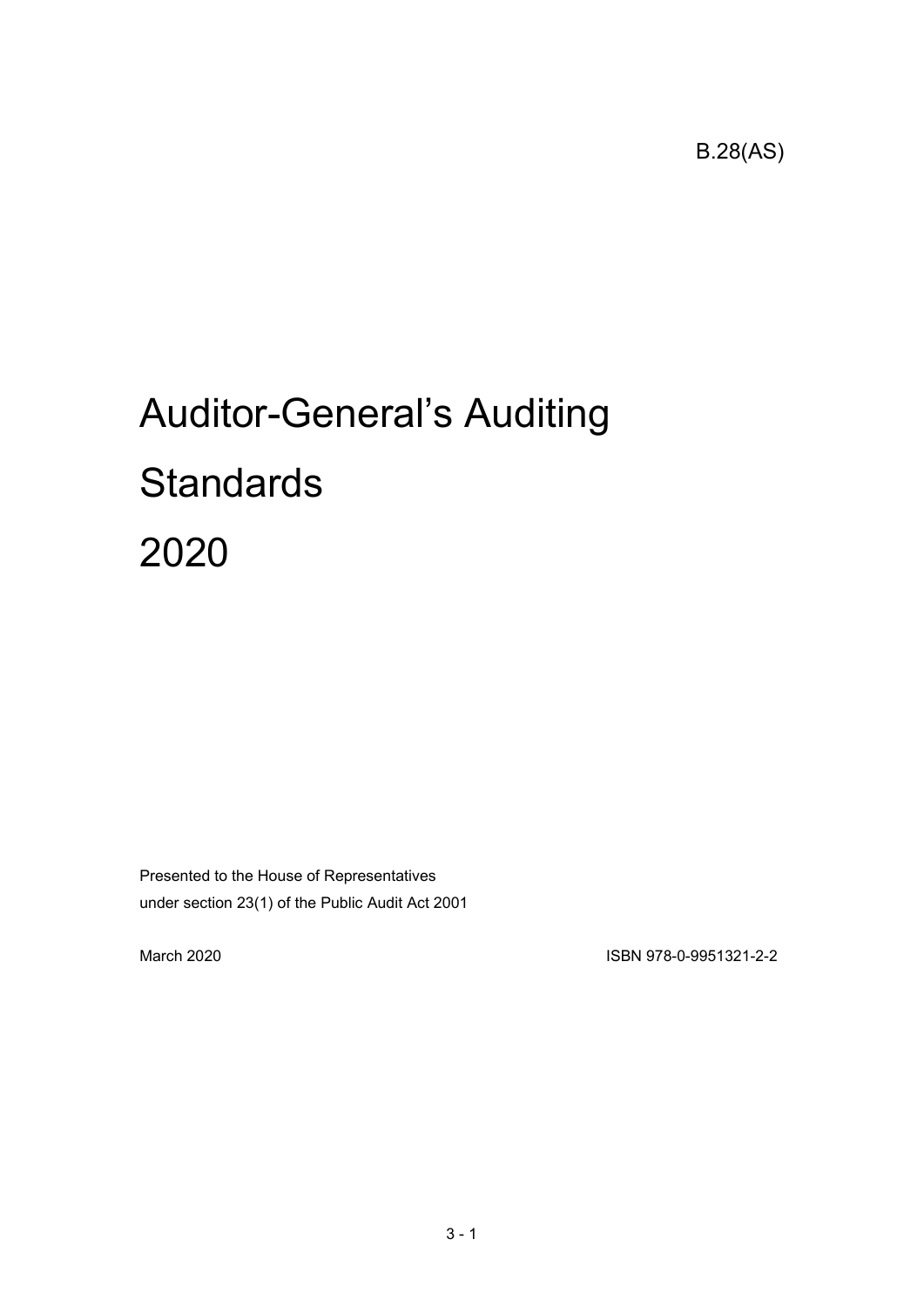## Preface

The Public Audit Act 2001 requires me to publish the auditing standards that I apply, or intend to apply, to the conduct of audits and inquiries and the provision of other auditing services.

Although there are updates to many of the auditing standards from those last published in 2017, there are two of particular significance that I wish to draw to your attention. The first is that the 2020 edition of the *Auditor-General's Auditing Standards* contains an important change to the standard on independence. Our independence from the organisations we audit is fundamental to the impact of our work. If Parliament or the public felt we were "working for" the organisation we audited, this would fundamentally undermine the value of our work.

The independence of those who carry out work for me is therefore critical to maintaining trust and confidence in our work, and the independent assurance we give. The changes to independence requirements ensure that my auditors can only do audit and assurance work for the public sector entities they audit. This is a very high level of independence, which should give additional comfort to Parliament and the public that we are truly independent from those entities that we audit.

The second matter is the emphasis on integrity and ethics in my auditing standards. Honesty and integrity are critical elements of how the public expect the public sector to operate, and they go to the heart of trust and confidence in our system of public management. I require all of my auditors to be vigilant about matters of integrity and ethics, and my standards reflect the requirements I expect of them when carrying out work on my behalf.

Although I am required to publish my standards at least once every three years, the standards are available on our website, and I am required to describe any significant changes to my standards during a year in my annual report. Audit and public expectations are changing rapidly, and I will update my standards as required to ensure that they remain relevant and focused on maintaining the very high quality of public audit in New Zealand.

John Ryan Controller and Auditor-General

31 March 2020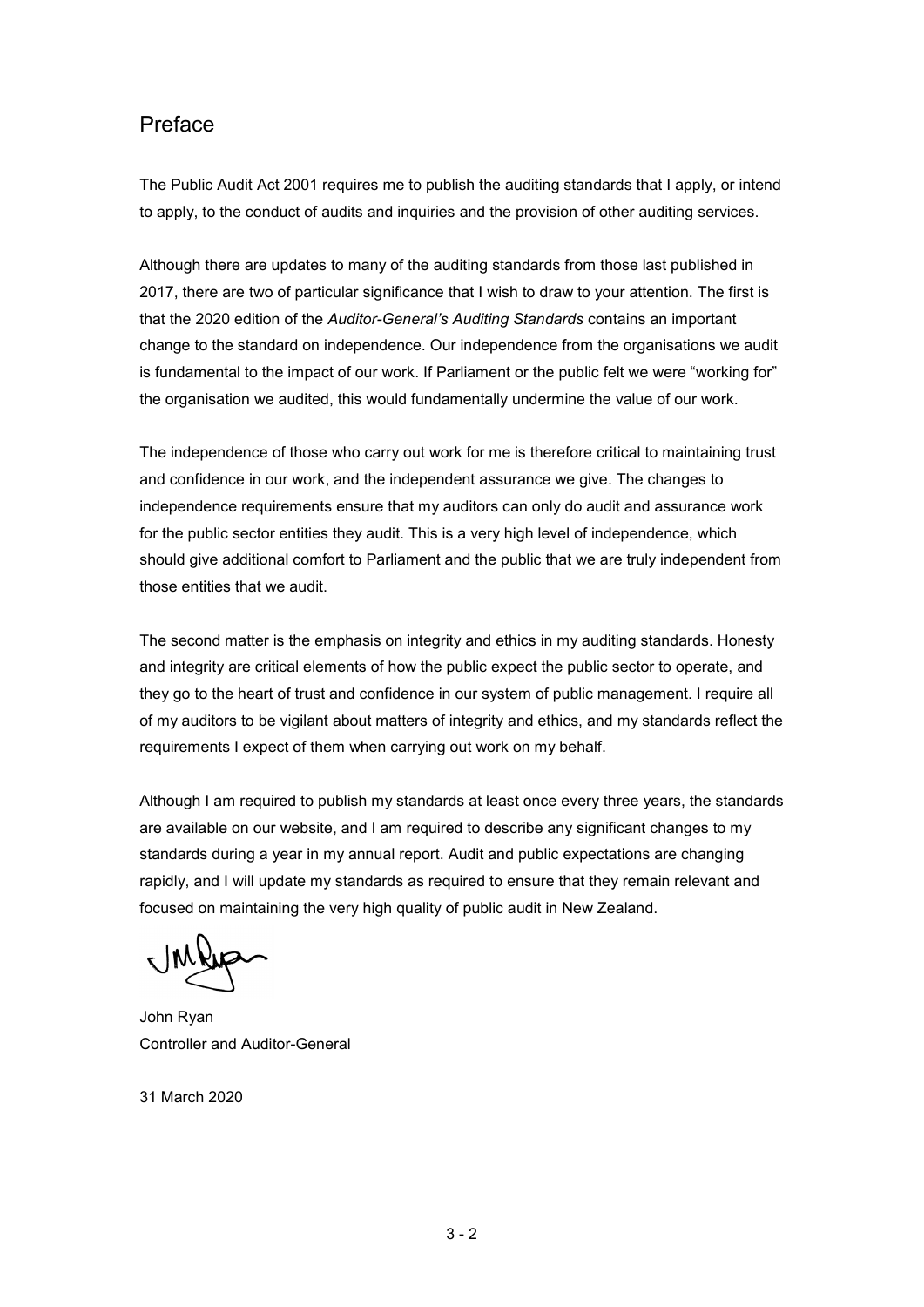# **Contents**

|                |                                                                                   | Page    |
|----------------|-----------------------------------------------------------------------------------|---------|
| 1              | The Auditor-General                                                               | $3 - 4$ |
| 2              | Public sector auditing                                                            | $3 - 6$ |
| 3              | About the Auditor-General's Auditing Standards                                    | $3 - 8$ |
| <b>Figures</b> |                                                                                   |         |
| 1              | Relationship between the applicable XRB standards, the Auditor-General's Auditing |         |
|                | Standards, and the provisions of the Public Audit Act 2001                        | 3 - 9   |

| The Auditor-General's Auditing Standards | 3 - 12 |
|------------------------------------------|--------|
|                                          |        |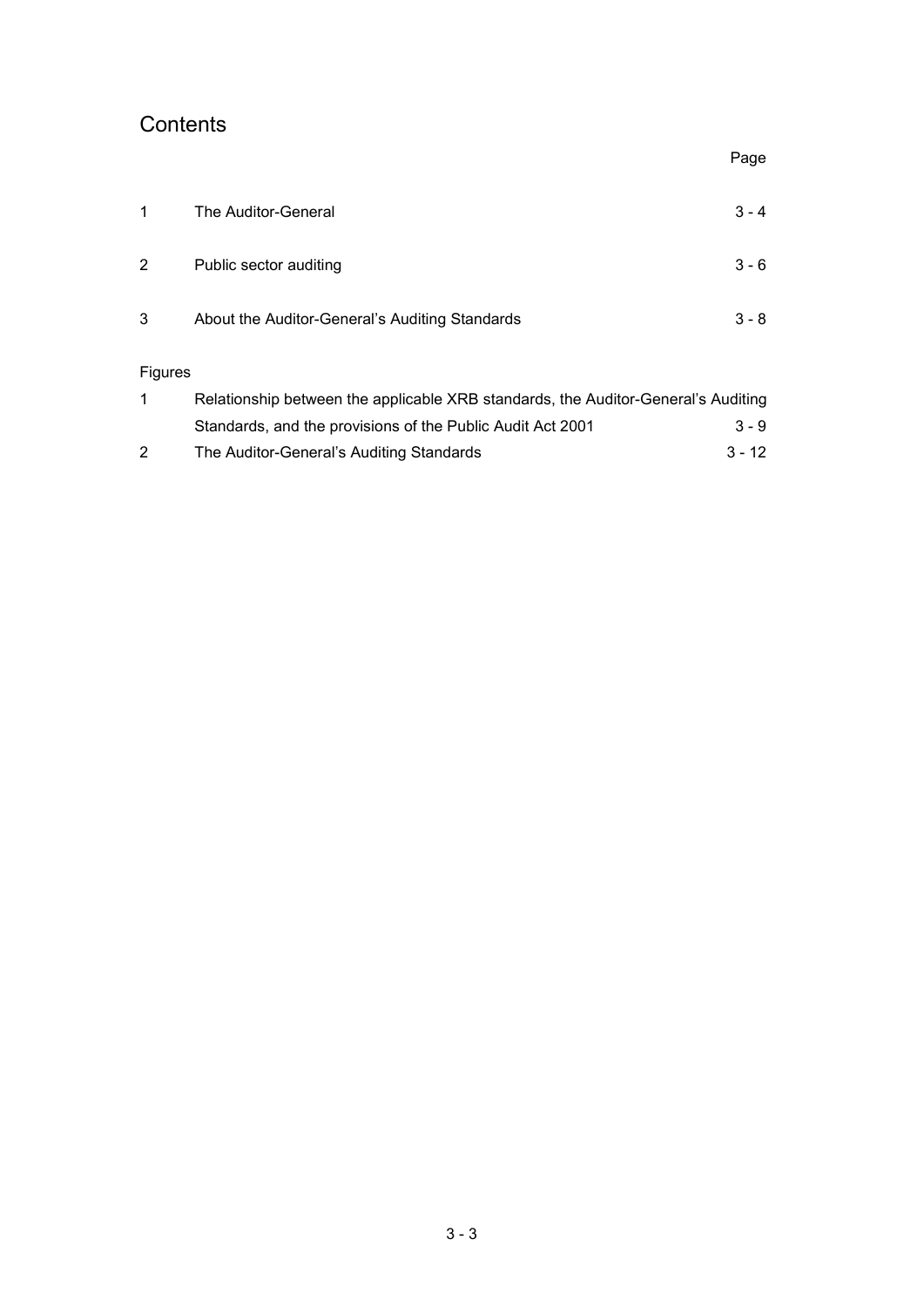## <span id="page-3-0"></span>1 – The Auditor-General

Parliament authorises all government spending and provides public organisations with their statutory powers. Public organisations, including local government, are accountable for their use of public resources and the powers that Parliament gives them. The Auditor-General provides independent assurance to Parliament that public organisations are operating and accounting for their performance in the way Parliament intended.

It is not part of the Auditor-General's role to question the policies of the Government or councils.

Under the Public Audit Act 2001, the Auditor-General is responsible for auditing all public organisations. This includes:

- government departments such as Inland Revenue and the Ministry of Education;
- Crown entities such as the Commerce Commission, district health boards, and all school boards of trustees;
- State-owned enterprises organisations that are owned by the government and have a strong commercial focus, such as New Zealand Post Limited and Airways Corporation of New Zealand Limited;
- councils and their subsidiaries city, district, and regional councils, and councilcontrolled organisations such as charitable trusts and incorporated societies associated with councils; and
- statutory boards and other public bodies such as airport authorities.

The Auditor-General's work is designed to assure Parliament, public organisations, and members of the public that public organisations fairly reflect the results of their activities in their annual reports. The Auditor-General also keeps an eye on whether public organisations are carrying out their activities effectively and efficiently, as well as on matters of waste, integrity, legislative compliance, and financial prudence in the public sector.

To be effective and credible, the Auditor-General and their staff must be independent of the public organisations being audited. To ensure independence, the Public Audit Act 2001 provides that the Auditor-General:

- is an officer of Parliament and can report directly to Parliament and anyone else;
- is appointed by the Governor-General on the recommendation of the House of Representatives for a single term of no more than seven years;
- is paid by Parliament, with the amount determined independently by the Remuneration Authority; and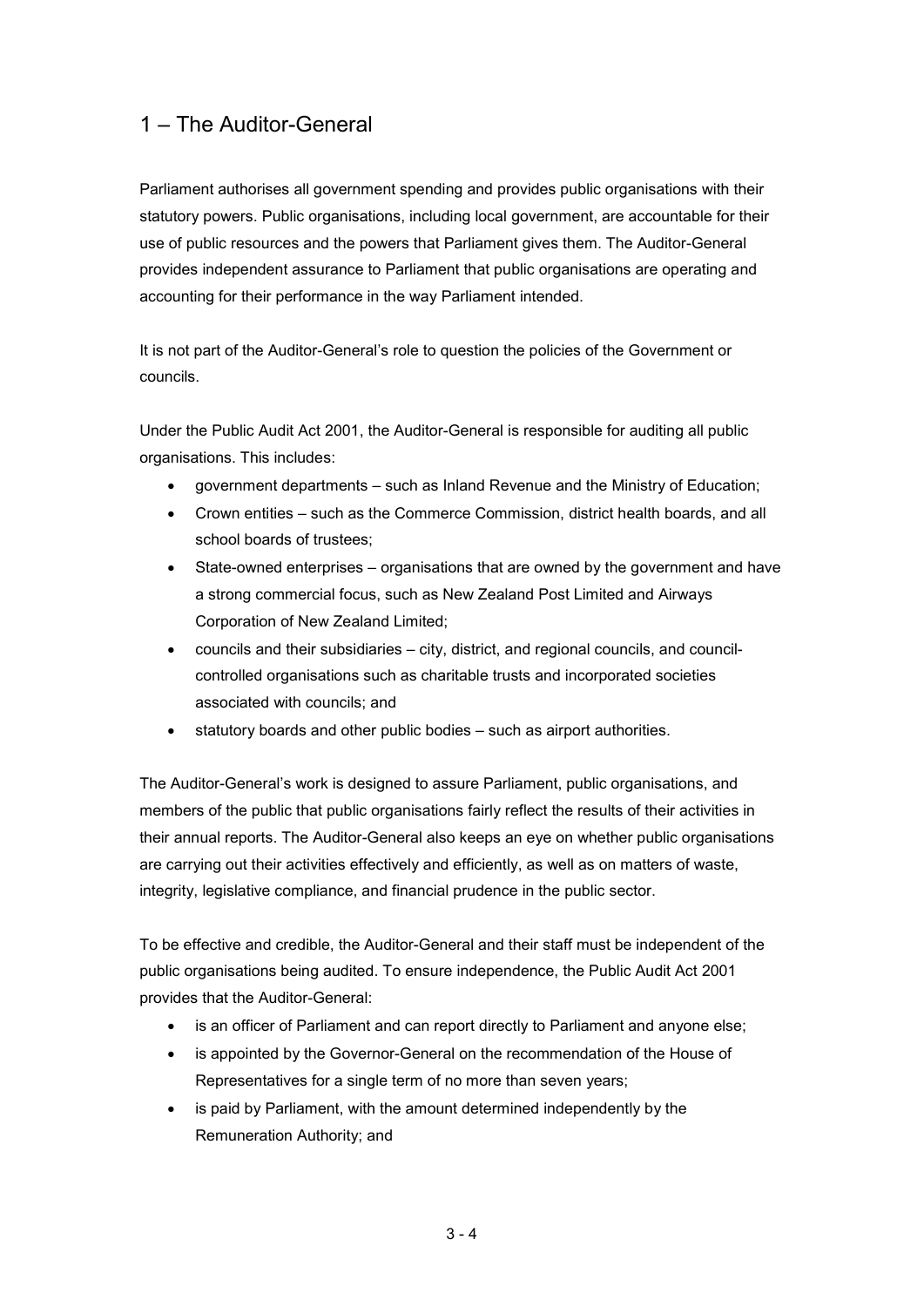• makes any requests for funding directly to Parliament through the Officers of Parliament Committee (rather than through the Executive Government).

Auditors appointed by the Auditor-General to carry out annual financial audits on the Auditor-General's behalf must also be independent. The Auditor-General's auditing standards put strict constraints on Appointed Auditors. They must not:

- have a personal involvement with an audited organisation (such as between family members);
- have a financial involvement with the organisation (such as financial investments); and
- provide non-assurance services to the organisation (such as carrying out valuations).

<span id="page-4-0"></span>For more information about the role of the Auditor-General, and the type of work they do, see our publication *About the Auditor-General* at oag.parliament.nz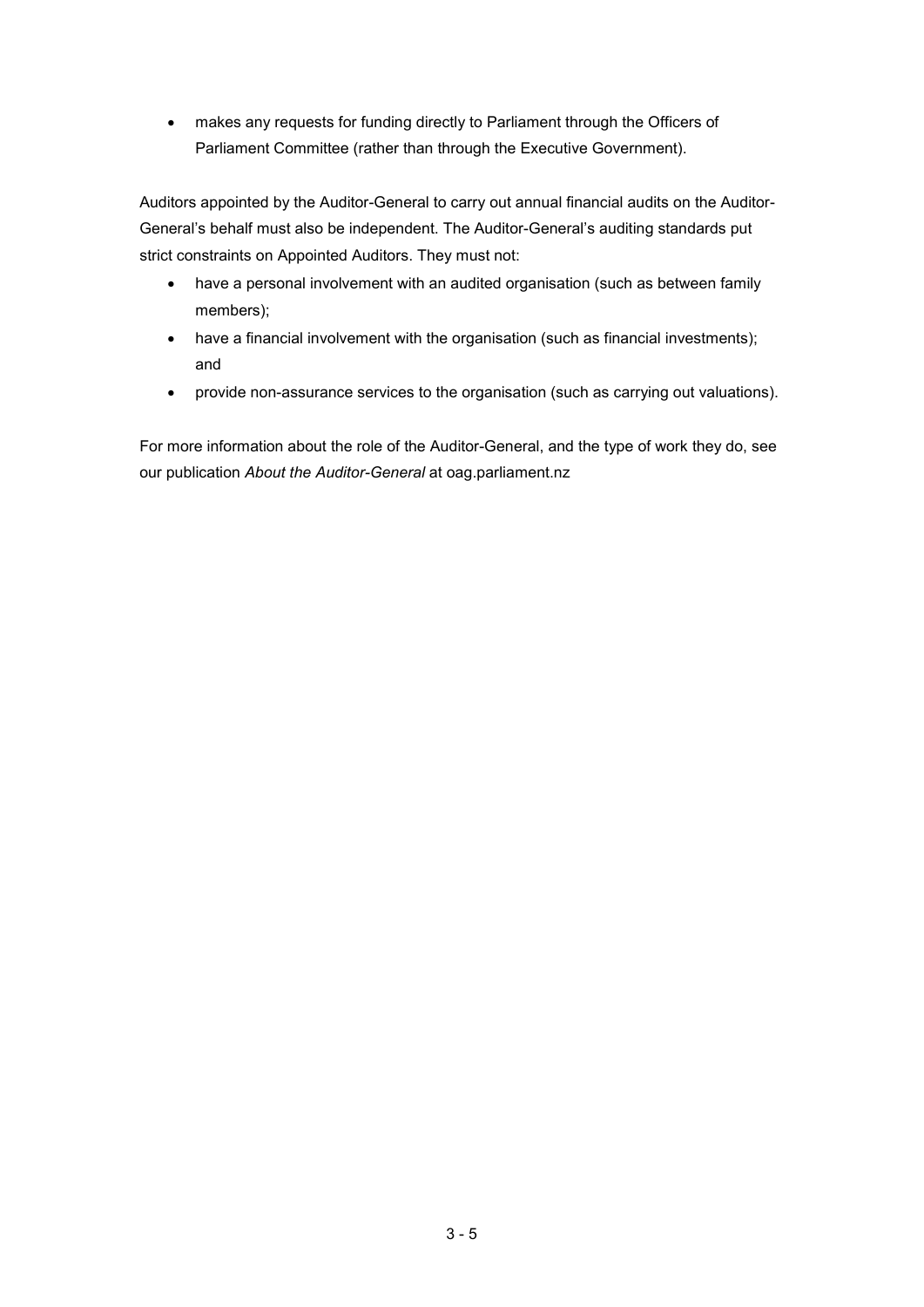## 2 – Public sector auditing

Under the Public Audit Act 2001, the Auditor-General carries out:

- annual audits;
- performance audits;
- other auditing or assurance services; and
- inquiries.

#### **Annual audits**

In an annual audit, the auditor:

- examines a public organisation's financial statements, performance information, and other information that must be audited;
- assesses the results of that examination against a recognised framework (usually generally accepted accounting practice); and
- forms and reports an audit opinion.

The audit involves gathering all the information and explanations needed to obtain reasonable assurance that the financial statements and other information do not contain material misstatements. The auditor also evaluates the overall adequacy of the presentation of information.

This audit of the annual financial statements and other information results in two reports. One is the audit report (including the audit opinion) that is included in the public organisation's published annual report. The other report is for the organisation's governing body and management on matters arising from the audit.

The audit report on a public organisation's annual financial statements and other information gives readers information to help them understand the accuracy of those statements.

The report for the governing body and management of a public organisation sets out the audit findings. It draws attention to areas in the underlying environment, systems, and controls where the public organisation is doing well and contains recommendations for improvement where appropriate.

In addition, from time to time, we use the knowledge we have from carrying out annual audits to report to Parliament more broadly on the results of audits for entities or groups of entities. We also use that knowledge to assist select committees with their scrutiny of public entities.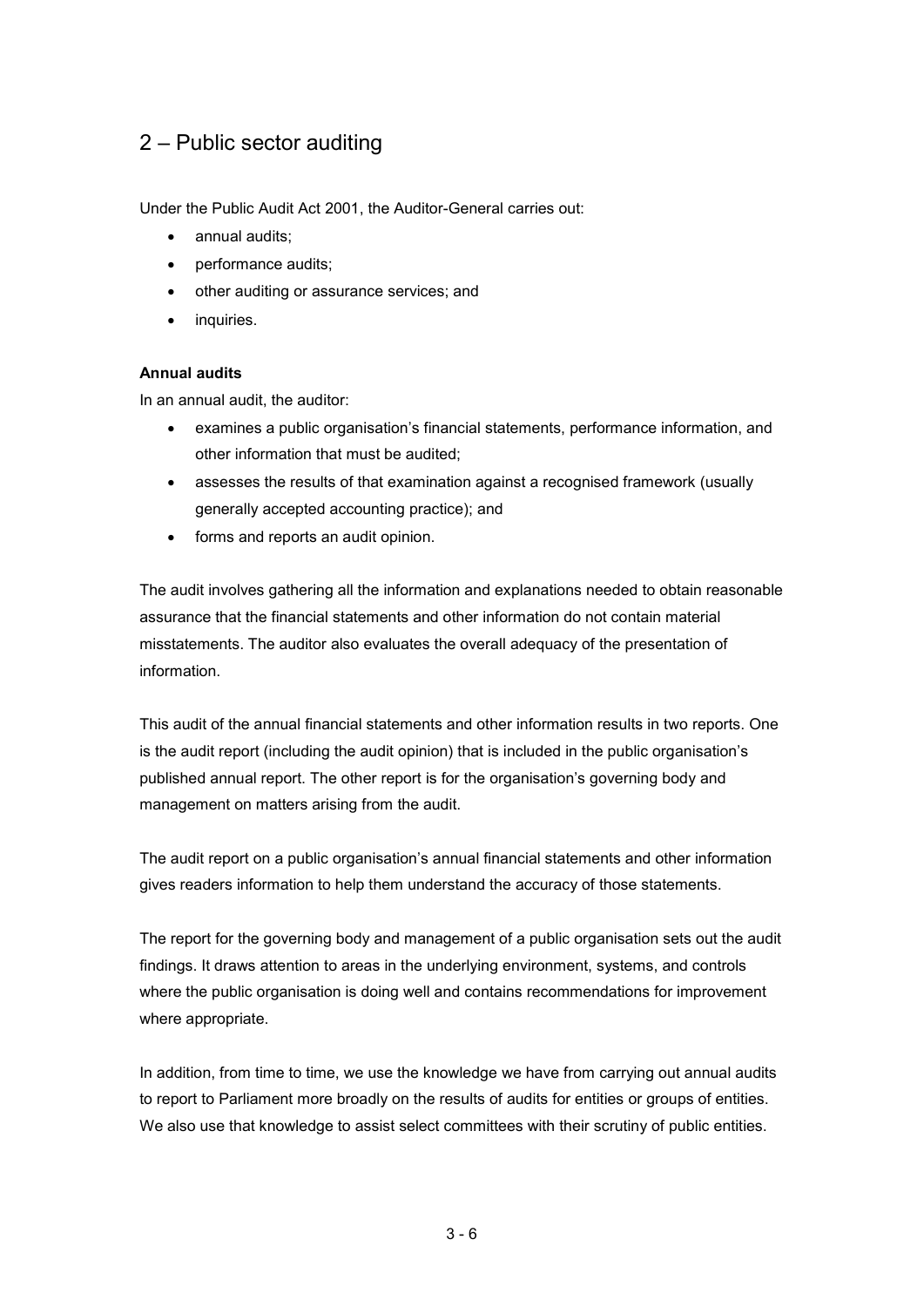#### **Performance audits**

A performance audit examines one or more of the following aspects of a public organisation's performance:

- effectiveness and efficiency;
- compliance with statutory obligations;
- use of public resources;
- integrity; and
- financial prudence.

A constraint on examining effectiveness and efficiency is that it is not the Auditor-General's role to question the policies of the Government or councils.

We usually report the findings, conclusions, and recommendations of that examination to Parliament.

#### **Other work**

The above audit work is supplemented by:

- other auditing or assurance services (such as the audit of every council's long-term plan and the related consultation document, the audit of financial information in a prospectus, or giving assurance to a public organisation about its purchasing or contracting procedures); and
- inquiries, which the Auditor-General may carry out into any matter relating to a public organisation's use of its resources.

All of the work of the Auditor-General is carried out in keeping with the relevant Auditor-General's Auditing Standards, which incorporate the auditing standards issued by the New Zealand Audit and Assurance Standards Board of the External Reporting Board.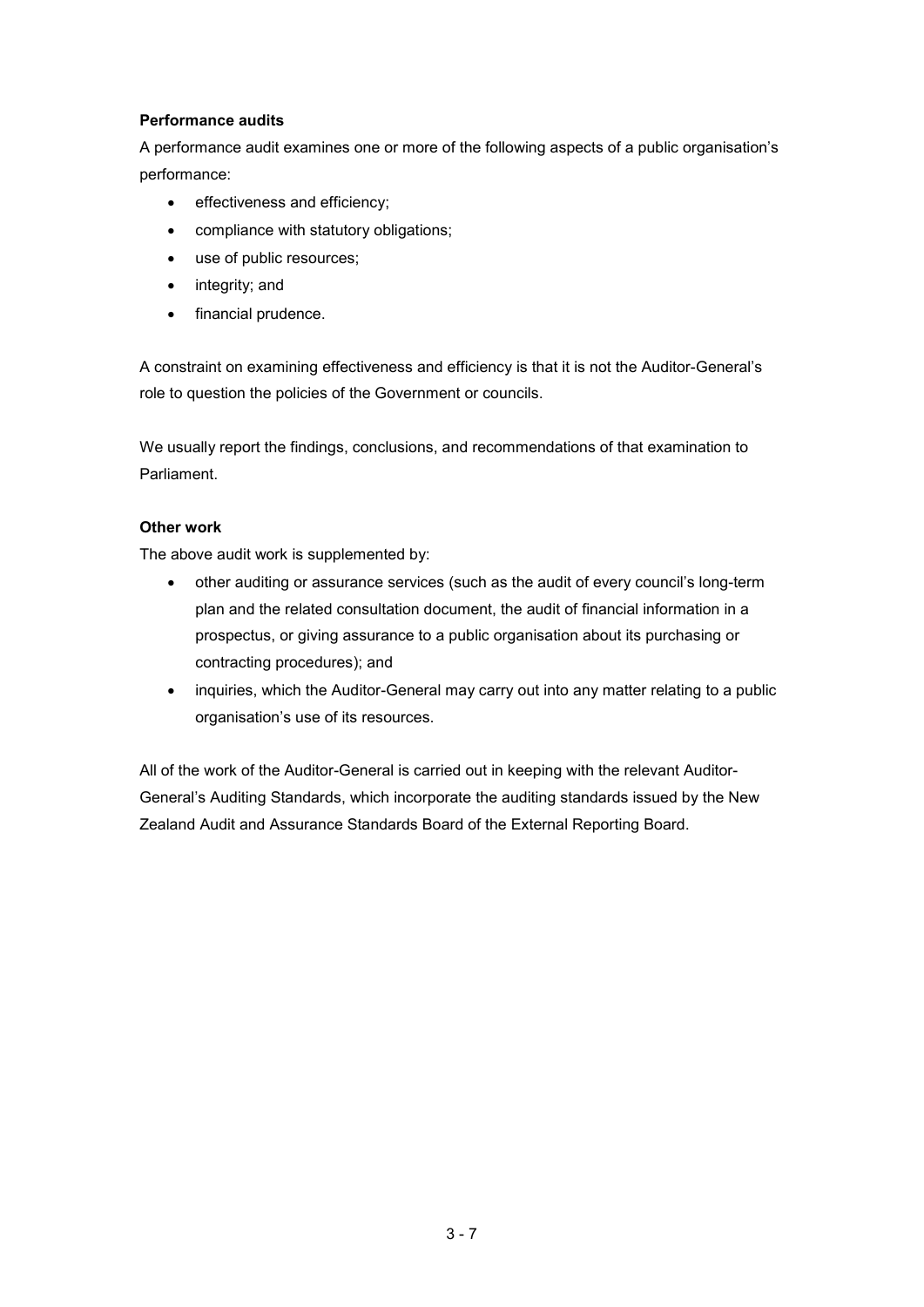## <span id="page-7-0"></span>3 – About the Auditor-General's Auditing Standards

#### **Basis of the Standards**

The Auditor-General's Auditing Standards (the Standards) are based on the standards issued by the External Reporting Board (the XRB) that apply to assurance practitioners who carry out audits in New Zealand.

The Standards are aligned to the:

- professional and ethical standards issued by the XRB; and
- auditing and assurance standards issued by the XRB.

#### **Meeting public sector needs**

However, the professional, ethical, auditing, and assurance standards of the XRB do not always take full account of the particular scope and nature of public sector audits. Therefore, we create our own standards, which include:

- Auditor-General's Statements that add to professional, ethical, auditing, and assurance standards issued by the XRB on particular topics;
- Auditor-General's Standards that add to, and are incorporated into the XRB standards on particular topics; and
- Auditor-General's Standards that specify standards to be observed on topics for which there is no equivalent XRB standard.

We create the Statements and Standards in consultation with Appointed Auditors and, where appropriate, other interested parties.

#### **How the Standards are applied**

We use the Standards when carrying out all annual audits and other work under the Public Audit Act 2001.

We require all our staff, Appointed Auditors, and their staff to comply with the relevant professional, ethical, auditing, and assurance standards issued by the XRB, and our own statements and specific standards – which collectively form the Standards. The applicability of the Auditor-General's Auditing Standards varies depending on the type of work being carried out, as defined in the Act. Figure 1 shows how the Standards apply to each of the Auditor-General's four statutory functions as the auditor of all public entities.

Figure 2 lists the individual standards and statements that we have created.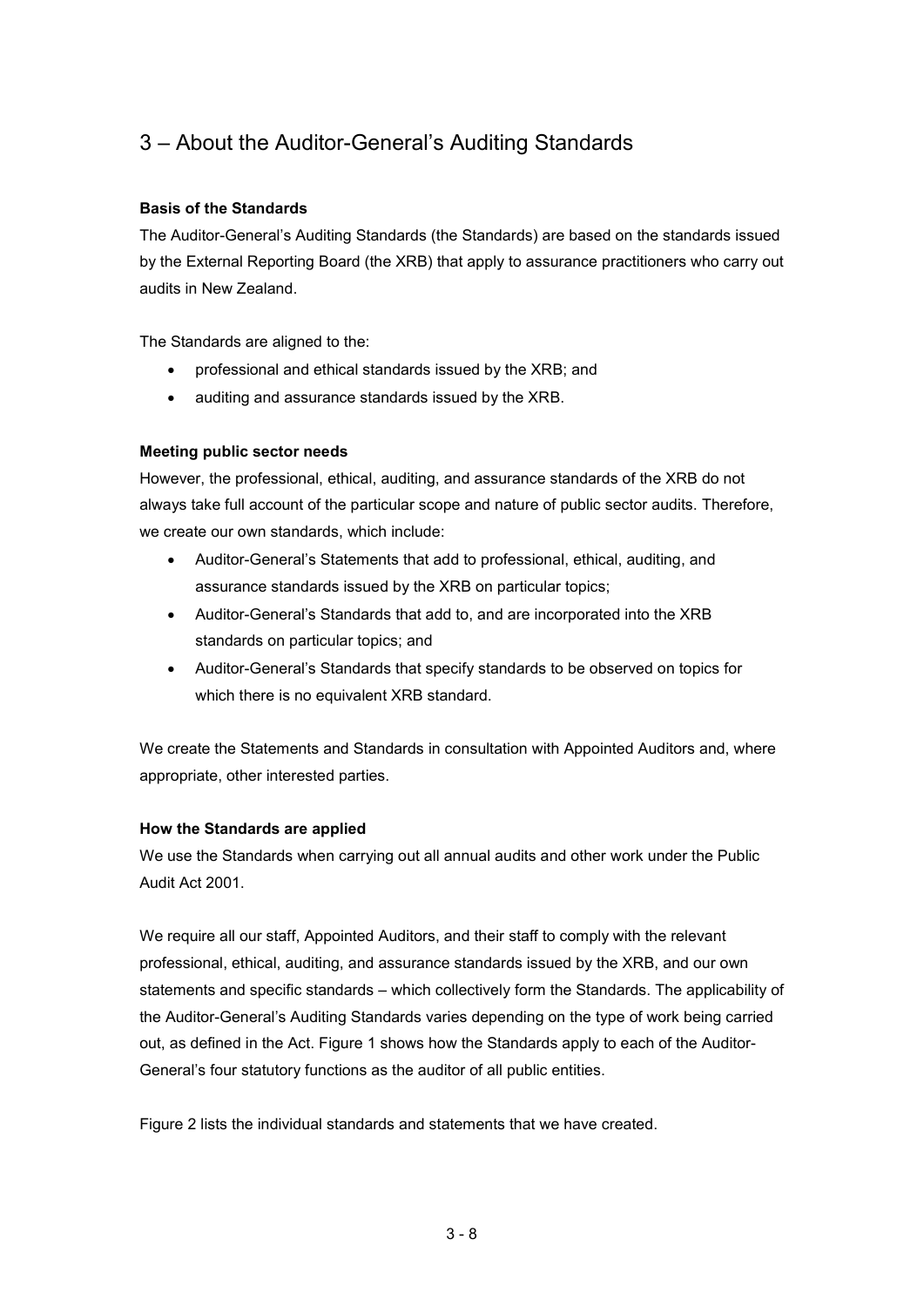<span id="page-8-0"></span>**Figure 1:** Relationship between the applicable XRB standards, the Auditor-General's Auditing Standards, and the provisions of the Public Audit Act 2001

| <b>XRB</b><br>standards $1$                        | Auditor-<br>General's<br><b>Statements</b><br>or Standards | <b>Name of Statement or</b><br><b>Standard</b>                                                                                                                  | Annual<br>audits | Performance<br>audits | assurance<br>auditing or<br>services<br>Other | Inquiries |
|----------------------------------------------------|------------------------------------------------------------|-----------------------------------------------------------------------------------------------------------------------------------------------------------------|------------------|-----------------------|-----------------------------------------------|-----------|
| <b>NZAuASB</b><br>Glossary of<br>Terms<br>(EG Au4) | <b>AG Glossary</b><br>of Terms                             | Glossary of terms                                                                                                                                               | Y                | Y                     | Y                                             | Y         |
| PES $12$                                           | AG PES 1                                                   | Code of ethics for<br>assurance practitioners                                                                                                                   | Y                | Y                     | Y                                             | Y         |
| PES <sub>3</sub><br>$(Amended)^3$                  | AG PES 3<br>(Amended)                                      | Quality control                                                                                                                                                 | Y                | Y                     | Y                                             | Y         |
|                                                    | $AG-5$                                                     | Performance audits, other<br>auditing services, and<br>other work carried out by,<br>or on behalf of, the<br>Auditor-General                                    | N                | Y                     | Y                                             | N         |
|                                                    | $AG-6$                                                     | Inquiries carried out by,<br>or on behalf of, the<br>Auditor-General                                                                                            | N                | N                     | N                                             | Y         |
| ISA (NZ) 200                                       | AG ISA (NZ)<br>200                                         | Overall objective of the<br>independent auditor and<br>the conduct of an audit in<br>accordance with<br>International Standards<br>on Auditing (New<br>Zealand) | Y                | N                     | N                                             | N         |
| ISA (NZ) 210                                       | AG ISA (NZ)<br>210                                         | The terms of audit<br>engagements                                                                                                                               | Y                | N                     | N                                             | N         |
| ISA (NZ) 220                                       |                                                            | Quality control for an<br>audit of financial<br>statements                                                                                                      | Y                | N                     | N                                             | N         |
| ISA (NZ) 230                                       | $\overline{a}$                                             | Audit documentation                                                                                                                                             | Y                | N                     | N                                             | N         |
| ISA (NZ) 240                                       | AG ISA (NZ)<br>240                                         | The auditor's<br>responsibilities relating to<br>fraud in an annual audit                                                                                       | Y                | N                     | N                                             | N         |
| ISA (NZ) 250<br>(Revised)                          | AG ISA (NZ)<br>250 (Revised)                               | Consideration of laws and<br>regulations                                                                                                                        | Y                | N                     | N                                             | N         |
| ISA (NZ) 260<br>(Revised)                          | AG ISA (NZ)<br>260 (Revised)                               | Communication with<br>those charged with<br>governance                                                                                                          | Y                | N                     | N                                             | N         |

*Note: Y = The standard applies. N = The standard does not apply.*

-

<span id="page-8-2"></span><span id="page-8-1"></span>

<sup>&</sup>lt;sup>1</sup> The XRB standards are available at <u>www.xrb.govt.nz</u>.<br><sup>2</sup> All individuals carrying out audits, inquiries, and other work on behalf of the Auditor-General are expected to comply with PES 1 (Revised).

<span id="page-8-3"></span><sup>&</sup>lt;sup>3</sup> The XRB standard, PES 3 (Amended), applies to the management of accounting firms and to individual professional assurance engagements carried out in New Zealand. We expect individuals and the firms to which they belong to comply with PES 3 (Amended) when carrying out audits and other work on behalf of the Auditor-General.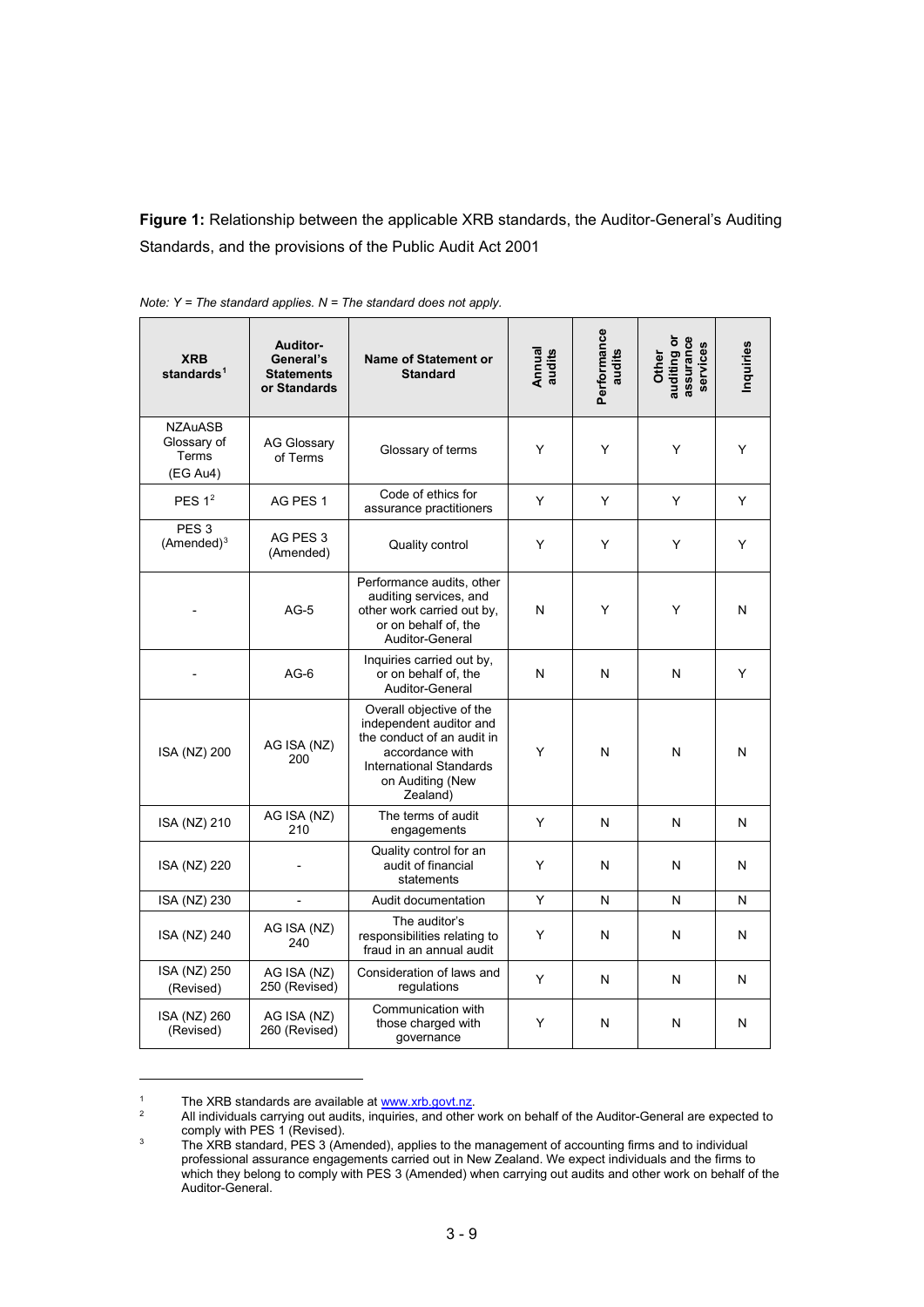| <b>XRB</b><br>standards <sup>1</sup> | Auditor-<br>General's<br><b>Statements</b><br>or Standards | <b>Name of Statement or</b><br><b>Standard</b>                                                                                           | Annual<br>audits | Performance<br>audits | assurance<br>auditing or<br>services<br>Other | Inquiries |
|--------------------------------------|------------------------------------------------------------|------------------------------------------------------------------------------------------------------------------------------------------|------------------|-----------------------|-----------------------------------------------|-----------|
| ISA (NZ) 265                         |                                                            | Communicating<br>deficiencies in internal<br>control                                                                                     | Y                | N                     | N                                             | N         |
| ISA (NZ) 300                         | AG ISA (NZ)<br>300                                         | Planning the annual audit                                                                                                                | Y                | N                     | N                                             | N         |
| ISA (NZ) 315<br>(Revised)            | AG ISA (NZ)<br>315 (Revised)                               | Identifying and assessing<br>the risks of material<br>misstatement through<br>understanding the entity<br>and its environment            | Y                | N                     | N                                             | N         |
| ISA (NZ) 320                         | AG ISA (NZ)<br>320                                         | Materiality in planning<br>and performing an annual<br>audit                                                                             | Y                | N                     | N                                             | N         |
| ISA (NZ) 330                         | AG ISA (NZ)<br>330                                         | The auditor's responses<br>to assessed risks                                                                                             | Y                | N                     | N                                             | N         |
| ISA (NZ) 402                         |                                                            | Audit considerations<br>relating to an entity using<br>a service organisation                                                            | Y                | N                     | N                                             | N         |
| ISA (NZ) 450                         | AG ISA (NZ)<br>450                                         | Evaluation of<br>misstatements identified<br>during the annual audit                                                                     | Y                | N                     | N                                             | N         |
| ISA (NZ) 500                         |                                                            | Audit evidence                                                                                                                           | Y                | N                     | N                                             | N         |
| ISA (NZ) 501                         |                                                            | Audit evidence - specific<br>considerations for<br>selected items                                                                        | Y                | N                     | N                                             | N         |
| ISA (NZ) 505                         | $\overline{a}$                                             | <b>External confirmations</b>                                                                                                            | Y                | N                     | N                                             | N         |
| ISA (NZ) 510                         | ٠                                                          | Initial audit engagements<br>- opening balances                                                                                          | Y                | N                     | N                                             | N         |
| ISA (NZ) 520                         | ٠                                                          | Analytical procedures                                                                                                                    | Y                | N                     | N                                             | N         |
| ISA (NZ) 530                         | $\overline{a}$                                             | Audit sampling                                                                                                                           | Y                | N                     | N                                             | N         |
| ISA (NZ) 540<br>(Revised)            |                                                            | Auditing accounting<br>estimates                                                                                                         | Y                | N                     | N                                             | N         |
| ISA (NZ) 550                         | $\overline{a}$                                             | <b>Related parties</b>                                                                                                                   | Y                | N                     | N                                             | N         |
| ISA (NZ) 560                         | ٠                                                          | Subsequent events                                                                                                                        | Υ                | N                     | N                                             | N         |
| ISA (NZ) 570<br>(Revised)            | AG ISA (NZ)<br>570 (Revised)                               | Going concern                                                                                                                            | Y                | N                     | N                                             | N         |
| ISA (NZ) 580                         | AG ISA (NZ)<br>580                                         | Written representations                                                                                                                  | Υ                | N                     | N                                             | N         |
| ISA (NZ) 600                         | AG ISA (NZ)<br>600                                         | Special considerations -<br>audits of group financial<br>and performance<br>information (including the<br>work of component<br>auditors) | Y                | N                     | N                                             | N         |
| ISA (NZ) 610<br>(Revised 2013)       | ٠                                                          | Using the work of internal<br>auditors                                                                                                   | Y                | N                     | N                                             | N         |
| ISA (NZ) 620                         |                                                            | Using the work of an<br>expert                                                                                                           | Υ                | N                     | N                                             | N         |
| ISA (NZ) 700                         | AG ISA (NZ)                                                | Forming an opinion and                                                                                                                   |                  |                       |                                               |           |
| (Revised)                            | 700 (Revised)                                              | reporting on financial and<br>performance information                                                                                    | Υ                | N                     | N                                             | N         |
| ISA (NZ) 701                         | AG ISA (NZ)<br>701                                         | Communicating key audit<br>matters in the<br>independent auditor's<br>report                                                             | Υ                | N                     | N                                             | N         |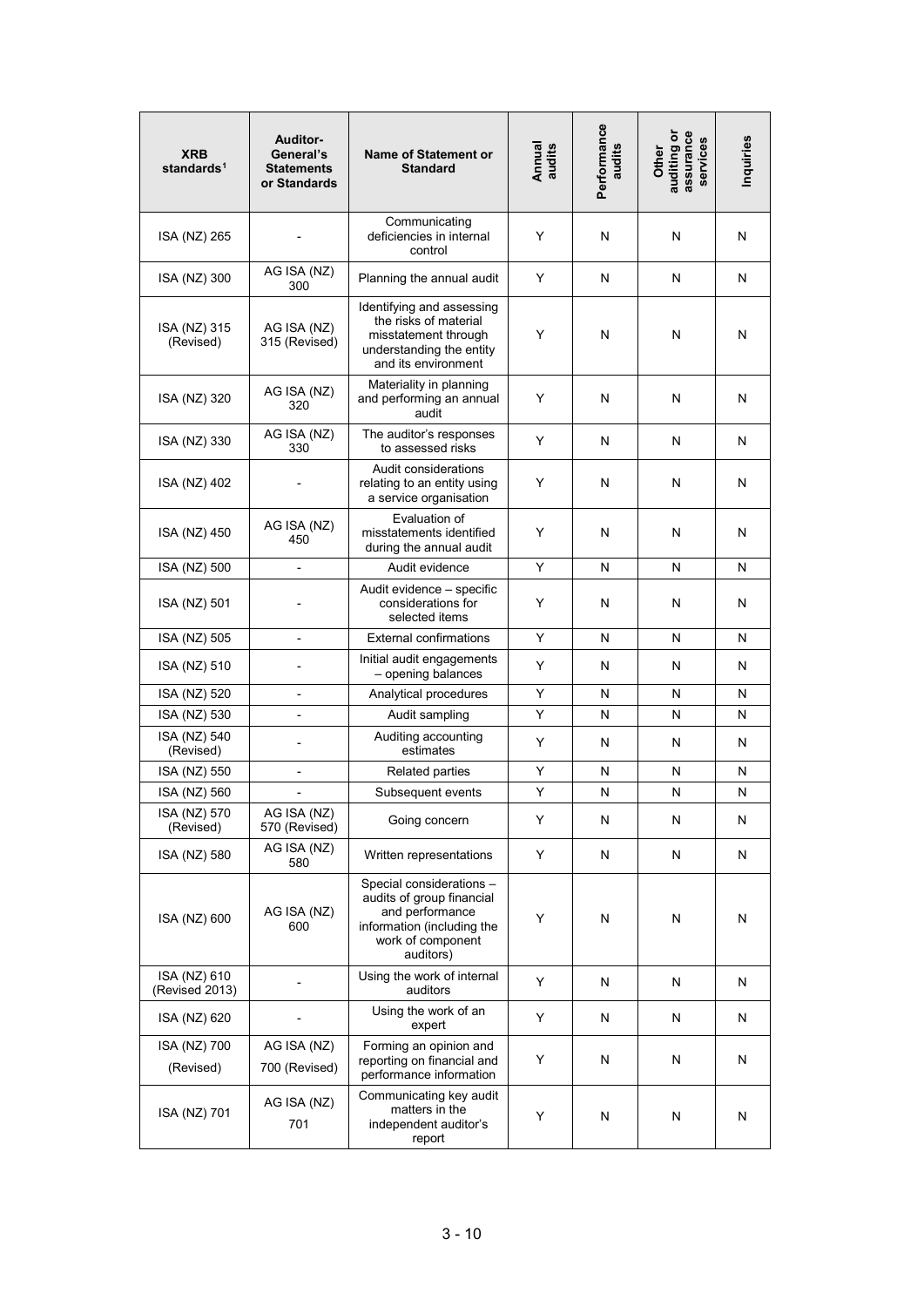| <b>XRB</b><br>standards <sup>1</sup> | Auditor-<br>General's<br><b>Statements</b><br>or Standards | Name of Statement or<br><b>Standard</b>                                                                              | Annual<br>audits | Performance<br>audits | assurance<br>auditing or<br>services<br>Other | Inquiries |
|--------------------------------------|------------------------------------------------------------|----------------------------------------------------------------------------------------------------------------------|------------------|-----------------------|-----------------------------------------------|-----------|
| ISA (NZ) 705<br>(Revised)            | AG ISA (NZ)<br>705 (Revised)                               | Modifications to the<br>opinion in the<br>independent auditor's<br>report                                            | Y                | N                     | N                                             | N         |
| ISA (NZ) 706<br>(Revised)            | AG ISA (NZ)<br>706 (Revised)                               | Emphasis of matter and<br>other matter paragraphs<br>in the independent<br>auditor's report                          | Y                | N                     | N                                             | N         |
| ISA (NZ) 710                         |                                                            | Comparative information                                                                                              | Y                | N                     | N                                             | N         |
| ISA (NZ) 720<br>(Revised)            |                                                            | The auditor's<br>responsibilities relating to<br>other information                                                   | Υ                | N                     | N                                             | N         |
| ISA (NZ) 800<br>(Revised)            |                                                            | Audits of financial<br>statements prepared in<br>accordance with special<br>purpose frameworks                       | Y                | N                     | N                                             | N         |
| ISA (NZ) 805<br>(Revised)            |                                                            | Audits of single financial<br>statements and specific<br>elements, accounts, or<br>items of a financial<br>statement | Y                | N                     | N                                             | N         |
| AG ISA (NZ)<br>810 (Revised)         | AG ISA (NZ)<br>810 (Revised)                               | Engagements to report<br>on summary financial and<br>non-financial information                                       | Υ                | N                     | N                                             | N         |
|                                      | $AG-1$                                                     | Reporting to the OAG                                                                                                 | Y                | N                     | N                                             | N         |
|                                      | $AG-2$                                                     | The appropriation audit<br>and the Controller<br>function                                                            | Υ                | N                     | N                                             | N         |
|                                      | $AG-3$                                                     | The approach to issues<br>arising from section 16(1)<br>of the Public Audit Act<br>2001                              | Υ                | N                     | N                                             | N         |
|                                      | $AG-4$                                                     | The audit of performance<br>reports                                                                                  | Y                | N                     | N                                             | N         |